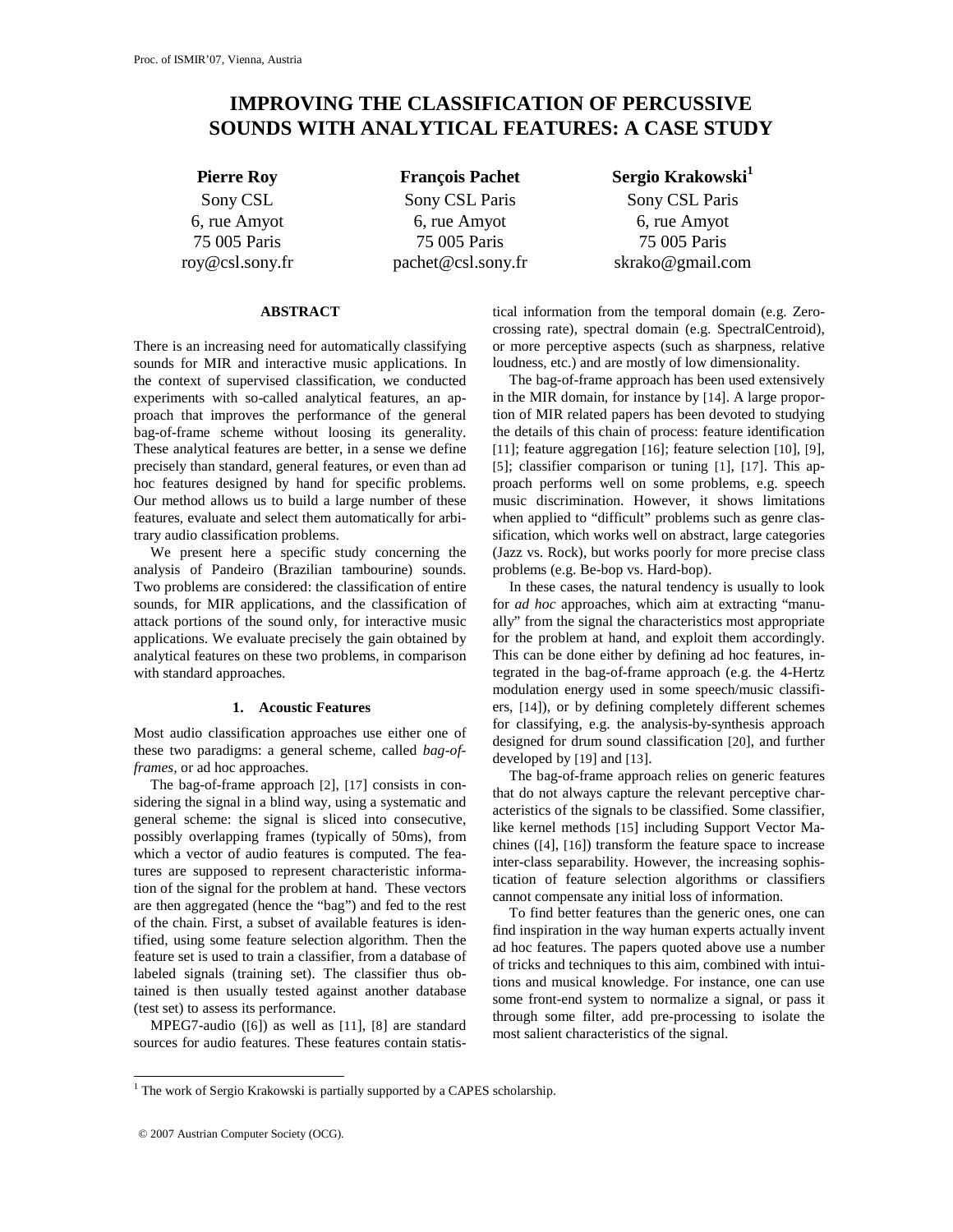We have introduced in [21] the EDS system, which automates feature invention. It used an evolutionary algorithm which explores quickly a very large space (about  $10^{20}$ ) of *ad hoc* features. The features are built by composing - in the sense of functional composition elementary operators. We call these features analytical because they are described by an explicit composition of functions, as opposed to other forms of signal reduction, such as arbitrary computer programs. In the rest of this article when we refer to analytical features, we mean features invented by the EDS system.

## **2. PANDEIRO SOUND CLASSIFICATION**

The Pandeiro is a Brazilian frame drum (a type of tambourine) used in particular in Brazilian popular music (samba, côco, capoeira, chôro). As it is the case for many popular music instruments, there is no official method for playing the Pandeiro. However, the third author, a professional Pandeiro player, has developed such a method, as well as a notation of the Pandeiro, that we use in this paper. This method is based on a classification of Pandeiro sounds in exactly six categories (see Figure 1): **tung** : Bass sound, also known as open sound; **ting**: Higher pitched bass sound, also open; **PA (or big pa)**: A slap sound, close to the Conga slap; **pa (or small pa)**: A medium sound produced by hitting the Pandeiro head in the center; **tchi** : The jingle sound; **tr**: A tremolo of jingle sounds.

The need for automatically analyzing Pandeiro sounds is twofold. First, MIR applications, for education notably, require the ability to automatically transcribe Pandeiro solos.



Figure 1. The gestures to produce the six basic Pandeiro sounds.

The second need is more original, and consists in developing real time interaction systems that expand the possibilities of the percussionist, to allow him to increase its musical "powers". In this case, we need to analyze robustly and quickly Pandeiro sounds, to trigger various events (see, e.g.[7]).

We therefore define two different analysis problems, corresponding to these two applications.

The first problem consists in classifying complete sounds (150ms duration) in the six basic classes. The second problem, more difficult but more useful for real time applications, consists in classifying sounds using as less possible information, typically only the attack (about 3ms, that is 128 samples at 44 kHz), to allow a subsequent triggering of a musical event. To this aim we must build a reliable and very fast classifier.

## **2.1. Available sound databases**

We have recorded 2448 complete Pandeiro sounds (408 of each 6 types) that constitute the *full sound* database. They were produced with the same instrument and recorded on a Shure Beta 98 microphone linked to a MOTU Traveller sound card.

In order to classify the sounds, it is important to finely locate them in time. To this aim, we designed a robust attack identifier, which works as follows: the incoming signal is divided in non-overlapping frames of 1.4ms (64 samples at 44kHz). A loudness value is computed for each frame, generating the "loudness curve". An attack is reported when a peak in this curve is found. The identifier is previously calibrated, in order to distinguish between noise peaks and real attacks.

For each attack, we record an audio file containing the attack frame itself and the following frame. This file populates the *attack* database.

#### **2.2. Experiments: training and testing bases**

We compare analytical features to a "reference feature set" [21], containing standard acoustic features from e.g. Mpeg7-audio. We systematically evaluate the performance of two classifiers: one built with the reference set, the other built with EDS analytical features.

Each experiment is in turn divided in two parts. First, classifiers are trained on training samples and tested on the test samples. To this aim, databases are systematically divided in two parts, 2/3 for the training, and 1/3 for the test. The samples are chosen randomly, to avoid artifacts (e.g. evolution of the membrane during the recording session, small variations in the player gestures). In the second part, classifiers are trained and tested only on the test database, using 10-fold cross-validation.

This procedure aims at showing that the advantage obtained by analytical features is consistent, and do not depend on the conditions of experiments. The crossvalidation using only the test database is motivated by the fact the EDS already uses the training database for evaluating the analytical features. So reusing it for training the classifiers could produce biases (although we are not sure why and how).

Finally, for the attack problem, we build an experiment in which the signal itself is used as a feature (this is possible because these signals are very short). The aim is to confirm that the signal is not a good feature.

#### **2.3. Choosing the classifiers**

There is a vast literature on supervised learning algorithms [18] with no clear winner. We conducted experiments with various classifiers, to avoid biases (e.g. SVM, *k*NN, J48). For the sake of clarity, we report only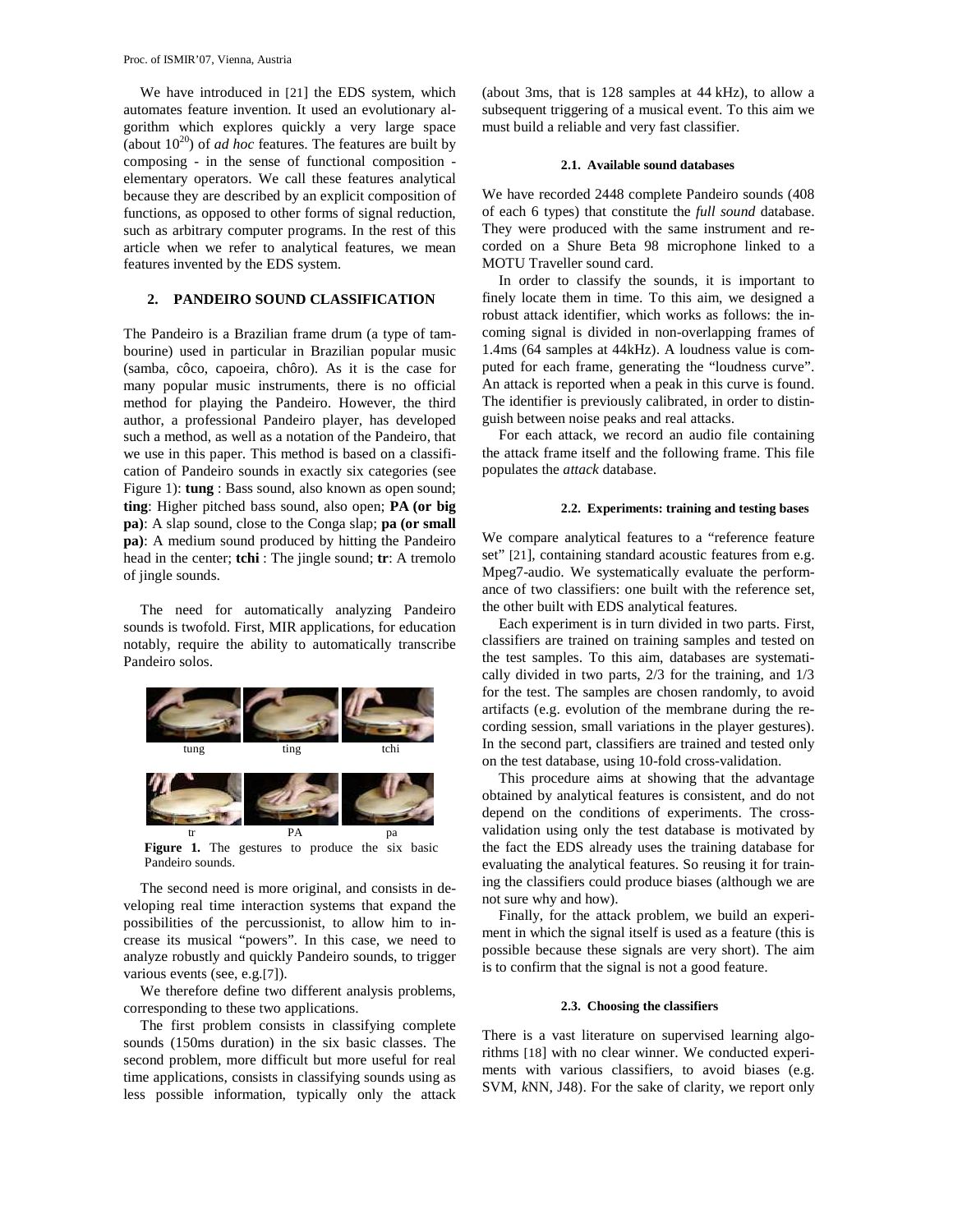the results with Support Vector Machines [16], which turned out to be the best and most stable. (We use Weka's SMO with a polynomial kernel.)

We used EDS in a fully automated way for the creation and selection of analytical features. For each problem, we ran the genetic search until no improvements were found in feature fitness. For the complete sound problem, EDS evaluated about 40,000 features. For the attack problem EDS evaluated about 200,000 features.

## **2.4. Feature Selection**

To compare the two approaches (general versus analytical features) in a fair manner, it is important to train classifiers on spaces with identical dimension. For the full sounds, all reference features could be computed, yielding a feature set of dimension 100. We have therefore selected 100 scalar analytical features among the 23,200 computed by EDS.

In the case of attacks, not all reference features were computable, because they are too small: only 17 reference features could be computed and evaluated, with a total dimension of the feature set of 90. We therefore selected 90 analytical features among the 53,500 EDS created for attacks.

We used two feature selection methods. Firstly, Information Gain Ratio (IGR) [12], which corresponds to Weka's *AttributeSelection* algorithm with the following parameters: the *evaluator* is a *InfoGainAttributeEval* and the *search* is a *Ranker*, which allows us to determine a priori the dimension of the feature set. Secondly, we developed an algorithm suited to multi-class problems. The idea is to select a feature set that "covers" optimally the classes to learn from the viewpoint of individual features, that is, essentially of their F-measure. The algorithm iterates over all classes and selects features with the best F-measure for a given class.

Finally, we present results obtained for various sizes of feature sets from 1 to 100. This is an important aspect in the context of real-time systems, where we want to minimize the number of features to compute in real time. As we will see, EDS finds not only better features but also feature sets of lesser dimension.

### **2.5. Results and comments**

Figure 2 and Figure 3 show the results obtained:

|                               |               |            | <b>Feature Set Dimension</b> |      |      |      |      |      |      |      |      |      |      |
|-------------------------------|---------------|------------|------------------------------|------|------|------|------|------|------|------|------|------|------|
| <b>Experiment Description</b> |               |            | 100                          | 90   | 75   | 50   | 25   | 15   | 10   |      |      |      |      |
| Reference                     | <b>IGR</b>    | Train/Test | 99,9                         | 99,9 | 99.6 | 99,5 | 99   | 99.5 | 99.1 | 92,8 | 88.5 | 65.2 | 56   |
| Reference                     | <b>IGR</b>    | 10-fold XV | 99,9                         | 99,5 | 99,5 | 99,5 | 99.1 | 98.6 | 98.4 | 92   | 82   | 60,5 | 59,3 |
| <b>EDS</b>                    | <b>IGR</b>    | Train/Test | 99,9                         | 99,9 | 98,5 | 98.3 | 98,9 | 98.3 | 99,1 | 98   | 68.9 | 36.1 | 36,9 |
| <b>EDS</b>                    | <b>IGR</b>    | 10-fold XV | 99,9                         | 99,9 | 99,9 | 98,8 | 98   | 98.4 | 98,2 | 97,8 | 64.7 | 36   | 21,2 |
| Reference                     | <b>EDS FS</b> | Train/Test | 99,9                         | 99,9 | 99,9 | 99,8 | 99.1 | 99.1 | 98,9 | 98,8 | 93,6 | 80.8 | 67,2 |
| Reference                     | <b>EDS FS</b> | 10-fold XV | 99,9                         | 99,6 | 99,6 | 99,4 | 98.6 | 98,4 | 98,8 | 98,3 | 93,4 | 78.1 | 61,6 |
| <b>EDS</b>                    | <b>EDS FS</b> | Train/Test | 99,9                         | 99.9 | 98.9 | 99.9 | 99.9 | 99.6 | 99,5 | 99   | 89.9 | 88.8 | 73,8 |
| <b>EDS</b>                    | <b>EDS FS</b> | 10-fold XV | 99,9                         | 99,9 | 98.9 | 99.7 | 99.6 | 99.5 | 99,4 | 99   | 91,3 | 89.5 | 73,6 |

**Figure 2.** Results on full sounds. **IGR** stands for Info. Gain Ratio. **EDS FS** denotes our F-measurebased FS algorithm. **Train/Test** and **10-fold XV** denote the experiments described in Section 2.2

|                               |               |            | <b>Feature Set Dimension</b> |      |      |      |      |      |      |      |                |      |
|-------------------------------|---------------|------------|------------------------------|------|------|------|------|------|------|------|----------------|------|
| <b>Experiment Description</b> |               |            | 90                           | 75   | 50   | 25   | 15   | 10   | 5    | 3    | $\overline{2}$ |      |
| Reference                     | <b>IGR</b>    | Train/Test | 91,8                         | 91,3 | 89.6 | 76,6 | 78,3 | 67,5 | 64,3 | 56,1 | 51,1           | 49   |
| Reference                     | IGR           | 10-fold XV | 92,6                         | 91,2 | 88,8 | 79,9 | 73,2 | 67,4 | 64,7 | 44,2 | 42,4           | 34,5 |
| <b>EDS</b>                    | <b>IGR</b>    | Train/Test | 95,1                         | 93.3 | 92,3 | 77,7 | 72,5 | 63   | 61,3 | 54,7 | 54,5           | 56,9 |
| <b>EDS</b>                    | IGR           | 10-fold XV | 94,9                         | 93.8 | 92,4 | 80,8 | 78,9 | 62,4 | 61   | 55,1 | 55,9           | 54,9 |
| Reference                     | <b>EDS FS</b> | Train/Test | 91,9                         | 91.5 | 91   | 87.7 | 86.7 | 83,4 | 83.6 | 71.7 | 55.6           | 43,9 |
| Reference                     | <b>EDS FS</b> | 10-fold XV | 91,9                         | 91,5 | 90,2 | 86,1 | 85,2 | 78,9 | 82   | 68.5 | 48.6           | 39   |
| <b>EDS</b>                    | <b>EDS FS</b> | Train/Test | 94,9                         | 94.4 | 94   | 92,1 | 91,4 | 87,9 | 90.1 | 88.6 | 80.4           | 72,1 |
| <b>EDS</b>                    | <b>EDS FS</b> | 10-fold XV | 94,5                         | 94   | 93,3 | 91,4 | 91,4 | 89   | 89.5 | 88   | 80,1           | 69,2 |
| Signal                        |               |            | 77.7                         | 76.9 | 73.3 | 64.1 | 64.2 | 60   | 59.2 | 58.1 | 57.5           | 44   |

**Figure 3.** Results obtained with on attacks. See above for abbreviations. The "Signal" line gives the performance of classifiers using the input signal directly as a feature.

For the two problems, analytical features found by EDS improve the classification performance. The full sound problem is relatively easy. The use of the full reference feature set (dimension 100) yields a precision of about 99,9%. With the same dimension, analytical features yields the same precision. The gain becomes interesting if we consider feature sets of smaller dimension: 2 analytical features yield a precision of 89,5% versus 78% for general features.